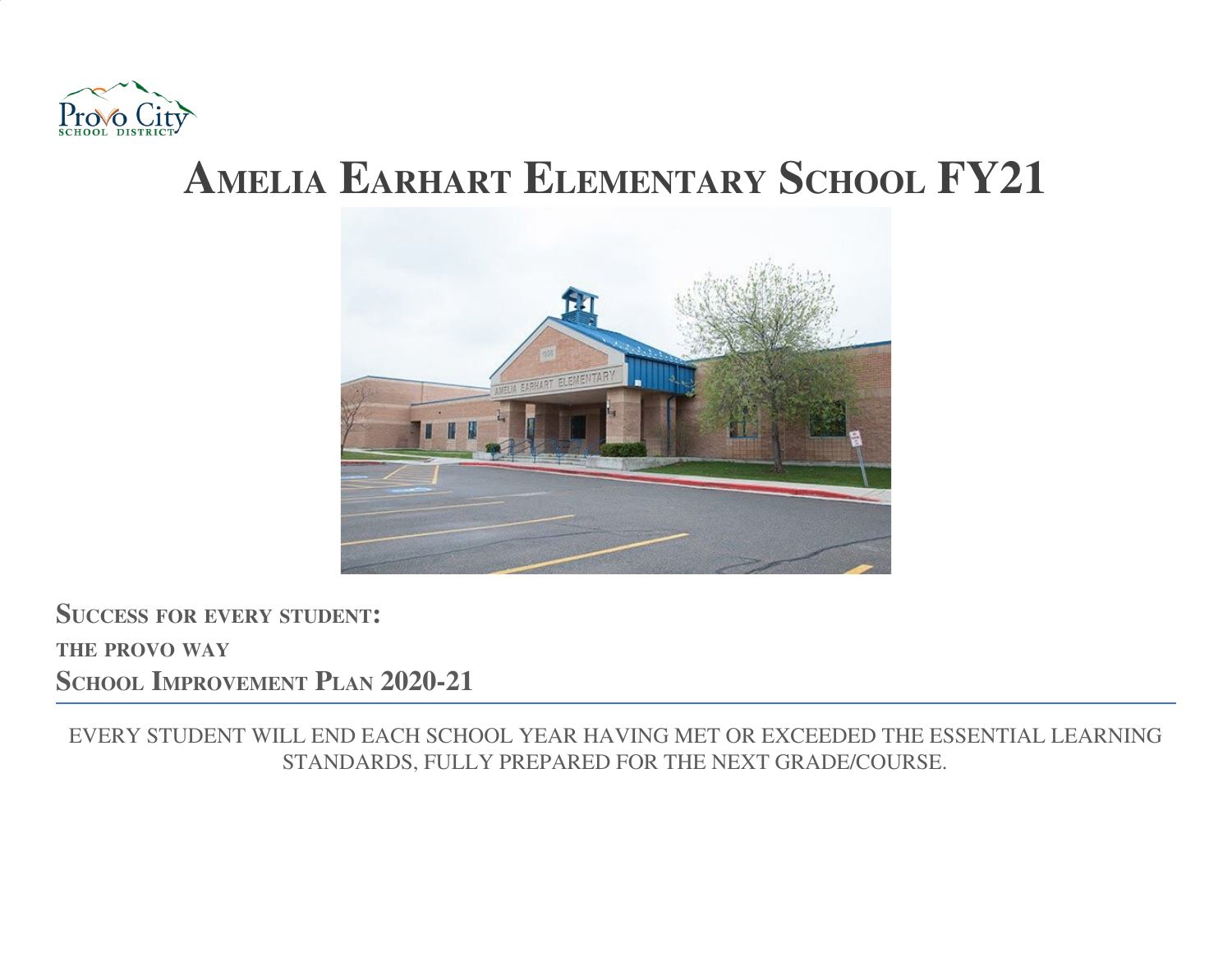## *INTRODUCTION*

The students and educators of Provo City School District enjoy a legacy of commitment and caring in a community rich with diversity. The community has rallied to support the building of four new schools, and rebuilding five schools, in the past decade. This community support and interest in its schools has been a hallmark of Provo City.

## *GOALS*

Superintendent Keith Rittel and the Board of Education define the aim for the district improvement plan:

*Every student will end each school year having met or exceeded the*

*essential learning standards, fully prepared for the next grade/course.*

Because, as emphasized by Connie Moss and Susan Brookhart in *Learning Targets*, "our beliefs are the best predictors of our actions in any situation," the district aim statement establishes our core belief and is the foundation of the actions we plan and take.

And, this belief predicts our actions –

- We have an improvement plan that focuses on student outcomes.
- We will execute our plan together.
- We will review and measure our performance.
- We will continuously improve teaching and learning.

## Board of Education Goals

Our actions will focus on achieving five goals set by the board of education:

- 1. Continuous academic improvement and transparency.
- 2. Support for teachers and teaching aligned with research, best practices, and teacher-identified needs.
- 3. Improved certainty and stability in the direction of the district.
- 4. Financial prioritization, long-term planning, and transparency.
- 5. 91% of students receive a high school diploma.

Additionally, the district commits to the state goal of ensuring reading proficiency for students by the end of third grade.

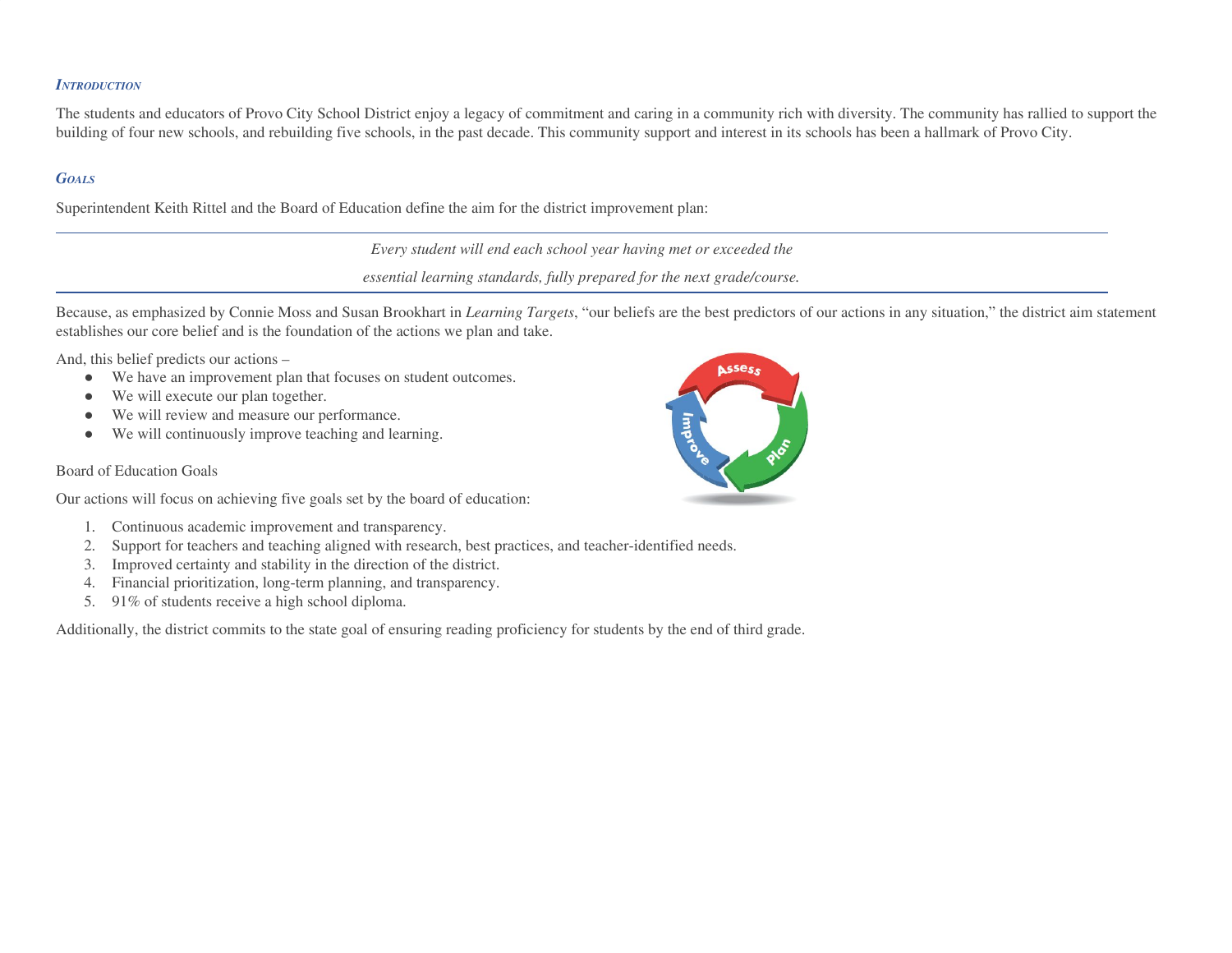| <b>SCHOOL PLANNING TEAM</b><br>Include administration, teachers, staff members, parents and community members |                    |                       |  |  |
|---------------------------------------------------------------------------------------------------------------|--------------------|-----------------------|--|--|
| <b>Principal</b>                                                                                              | <b>Facilitator</b> | <b>TI Coordinator</b> |  |  |
| <b>Ryan McCarty</b>                                                                                           | Kylee Harper       | Jonathan Hoehne       |  |  |
| Teacher                                                                                                       | Teacher            | Teacher               |  |  |
| LaDale Tobler                                                                                                 | Joanna Pace        | Alyssa Wilkes         |  |  |
| Teacher                                                                                                       | Teacher            | Teacher               |  |  |

| <b>SCHOOL DEMOGRAPHICS</b>                                                         |             |    |    |    |    |    |    |    |              |
|------------------------------------------------------------------------------------|-------------|----|----|----|----|----|----|----|--------------|
| <b>Student Count</b> (enter $#$ of<br>students)                                    | <b>PreK</b> | K  |    |    |    |    |    | 6  | <b>Total</b> |
|                                                                                    |             | 59 | 67 | 69 | 79 | 63 |    | 75 | 483          |
| <b>English Language</b><br><b>Learners</b> (enter $#$ of<br>students)<br>$**\%$ EL |             | ∠  | 12 | 19 | 22 | 21 | 26 | 27 | 133          |

| Ethnicity                 | Caucasian<br>54.8%       | African American<br>$0.4\%$ | Latino<br>35.5% | Asian<br>0.2% | Native American<br>$\frac{0}{0}$ | Pacific Islander<br>2.2% | Other<br>$6.8\%$ |
|---------------------------|--------------------------|-----------------------------|-----------------|---------------|----------------------------------|--------------------------|------------------|
| Gender                    | Male: 46%<br>Female: 54% |                             |                 |               |                                  |                          |                  |
| <b>Low Socio-Economic</b> | 67%                      |                             |                 |               |                                  |                          |                  |

Are you a TSI School? \_\_\_ Yes \_\_x\_\_ No

If yes, please list the area(s) for Targeted Support: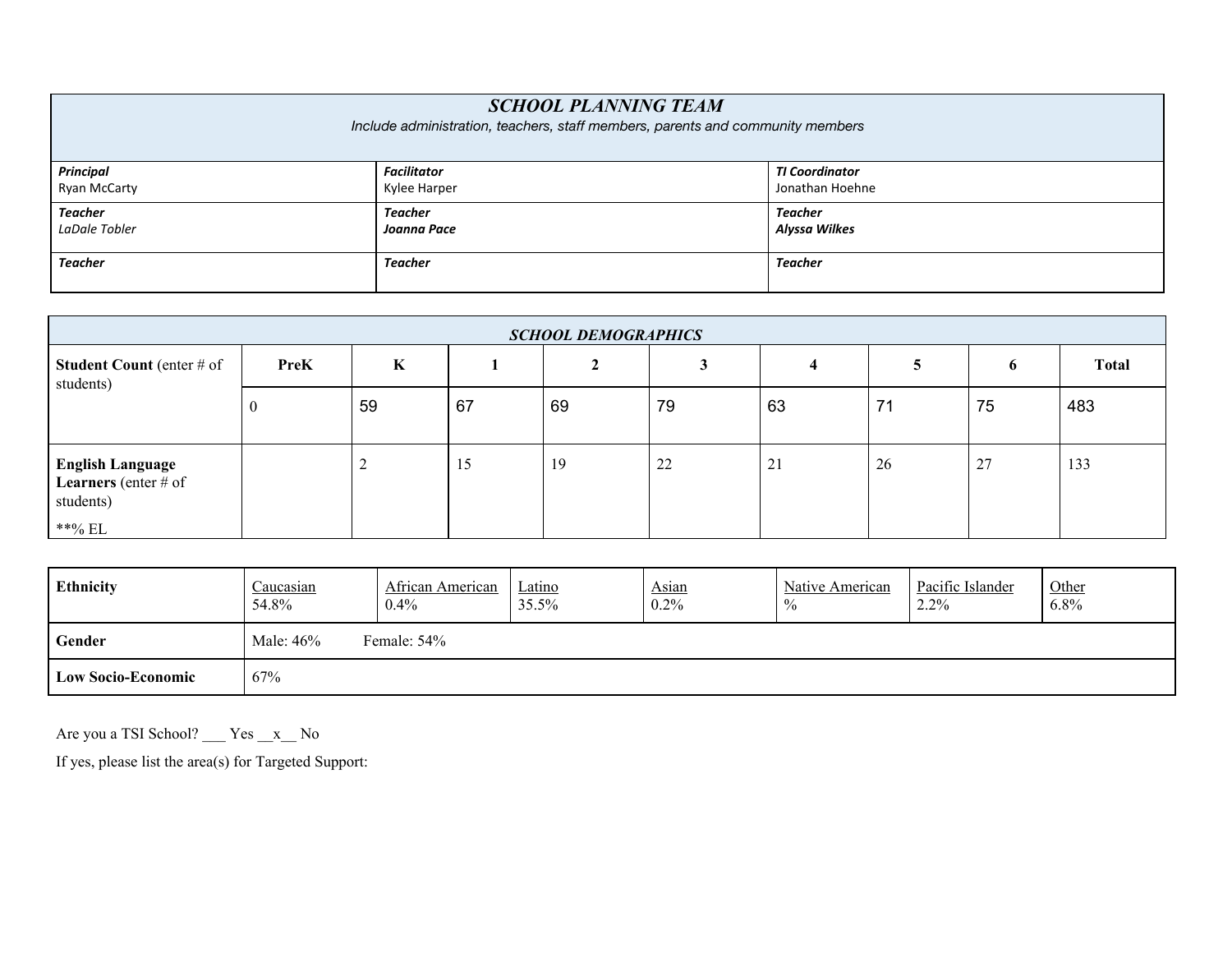## **Goals at a Glance FY20**

| <b>Required Goal Areas</b>   | Goal(s)                                                                                                                                                                                                                                                                                                                                                                                                  | <b>Essential Implementation Components</b>                                                                                                                                                                                                               |
|------------------------------|----------------------------------------------------------------------------------------------------------------------------------------------------------------------------------------------------------------------------------------------------------------------------------------------------------------------------------------------------------------------------------------------------------|----------------------------------------------------------------------------------------------------------------------------------------------------------------------------------------------------------------------------------------------------------|
| <b>English Language Arts</b> | 80% or more of K-6 students will have typical or better progress on Pathways of<br>Progress in DIBELS<br>Increase the number of students who are proficient on EOY DIBELS to 75%                                                                                                                                                                                                                         | Tier 1 instruction PD and effective Tier 1 Instruction<br>Differentiated literacy flowchart<br>Data Analysis Meetings<br>Progress Monitoring<br>Differentiated literacy instruction time and use of<br>paraprofessionals<br>95%, Quick Reads, SPIRE, etc |
| Mathematics                  | 95% or more of 2-6 students will be on end of year grade level expectation based on<br>quantile scores from the Into Math Adaptive Assessment<br><b>OR</b><br>Make the quantile growth equivalent to at least 1.0 grade level or higher<br><b>AND</b><br>Increase 3% on RISE Math Assessment. (47% to 50%)                                                                                               | Tier 1 Instruction PD and effective Tier 1 instruction<br>(including visible learning for mathematics and filming<br>instruction and reflection)<br>Differentiated Math time with paraprofessionals<br>Evaluation focus on math                          |
| <b>PBIS</b>                  | Decrease the number of students who have 3 or more ODRs from 9% to 6%.<br>Reduce the total number of ODRs by 15%<br>95% or higher of students will take the SEL to get baseline measures of student grit,<br>perseverance, as well as other social-emotional factors.<br>Identify 5% of students most at-risk according to the SEL, and/or ODRs, and address<br>next steps for each in at-risk meetings. | <b>Educators Handbook</b><br>Additional staff for Check and Connect<br>Coordination with Social Worker<br>Tier 1 review of behavioral expectations<br>Posters of PBIS Expectations<br><b>AVIATOR and RISE Praise Notes</b><br>At-risk meetings           |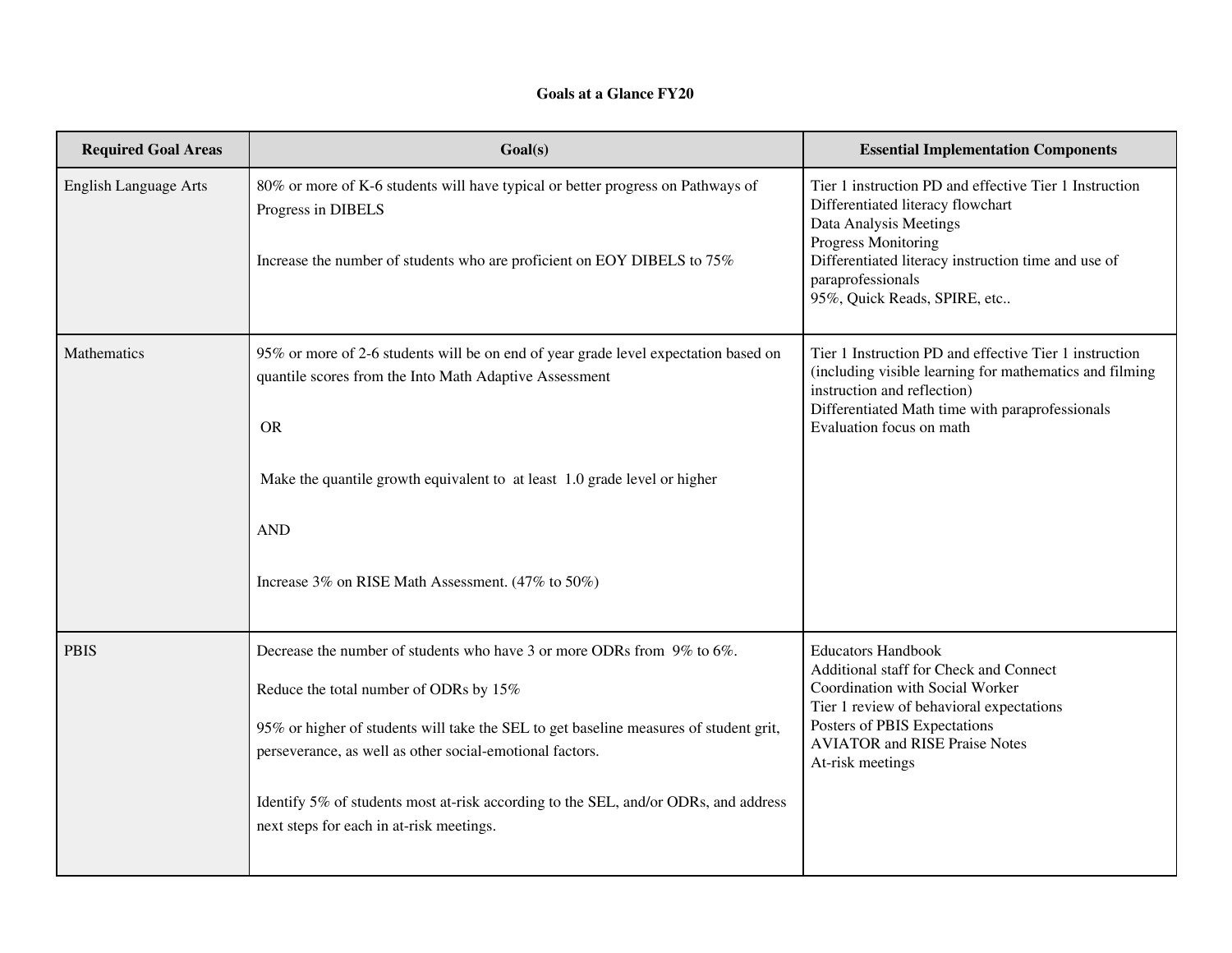| Diversity & Equity      | We will hold a "New to Amelia" parent information meeting within the first month<br>of school (Possible Zoom Meeting). School staff and faculty including Admin,<br>Counselors, Secretaries will be introduced. Resources, programs, and policies will be<br>explained and shared. Priority will be made to contact and invite parents of EL<br>students and families that are new to the country. s.<br>Grade Level Parent Online Learning Zoom Information Meeting - | <b>Parent Nights</b><br>Professional Development to grade levels monthly (at<br>least 2 per year per grade level. Focusing on the needs of<br>their specific EL students) |
|-------------------------|------------------------------------------------------------------------------------------------------------------------------------------------------------------------------------------------------------------------------------------------------------------------------------------------------------------------------------------------------------------------------------------------------------------------------------------------------------------------|---------------------------------------------------------------------------------------------------------------------------------------------------------------------------|
| <b>English Learners</b> | We would like to see at least 65% meet the 0.4 growth according to the state growth<br>measure.                                                                                                                                                                                                                                                                                                                                                                        | Differentiated Literacy Instruction times<br><b>Progress Monitoring</b><br>30 min monthly ELL training                                                                    |
|                         | <b>ELL RISE Goal:</b>                                                                                                                                                                                                                                                                                                                                                                                                                                                  |                                                                                                                                                                           |
|                         | At least 5% growth for our ELL population on RISE                                                                                                                                                                                                                                                                                                                                                                                                                      |                                                                                                                                                                           |
|                         | Math 28%, LA 29%, Science 25%                                                                                                                                                                                                                                                                                                                                                                                                                                          |                                                                                                                                                                           |
| Parent Engagement       | Teachers will notify parents using the REMIND app to send important updates and<br>notifications for students at least 2 times a month.                                                                                                                                                                                                                                                                                                                                | Parent Nights (Zoom or in person)<br>Remind App                                                                                                                           |
|                         | Teachers will contact parents at least by the time that 2 minor incidents are recorded<br>into Educator's Handbook                                                                                                                                                                                                                                                                                                                                                     | <b>Parent Links</b><br>Marquee (Advertisement)<br>Educator's Handbook<br>Parent Contacts by teacher                                                                       |
|                         | Hold at least one meaningful Parent Engagement Activity related to targeted grade<br>level standards per Grade-Level (including Behavior Cluster Classes) with at-least<br>50% of parents attending.                                                                                                                                                                                                                                                                   |                                                                                                                                                                           |
|                         | We will hold a NEW TO AMELIA Zoom parent information meeting within the first<br>month of school. School staff and faculty including Admin, Counselors, Secretaries<br>will be introduced. Resources, programs and policies will be explained and shared.                                                                                                                                                                                                              |                                                                                                                                                                           |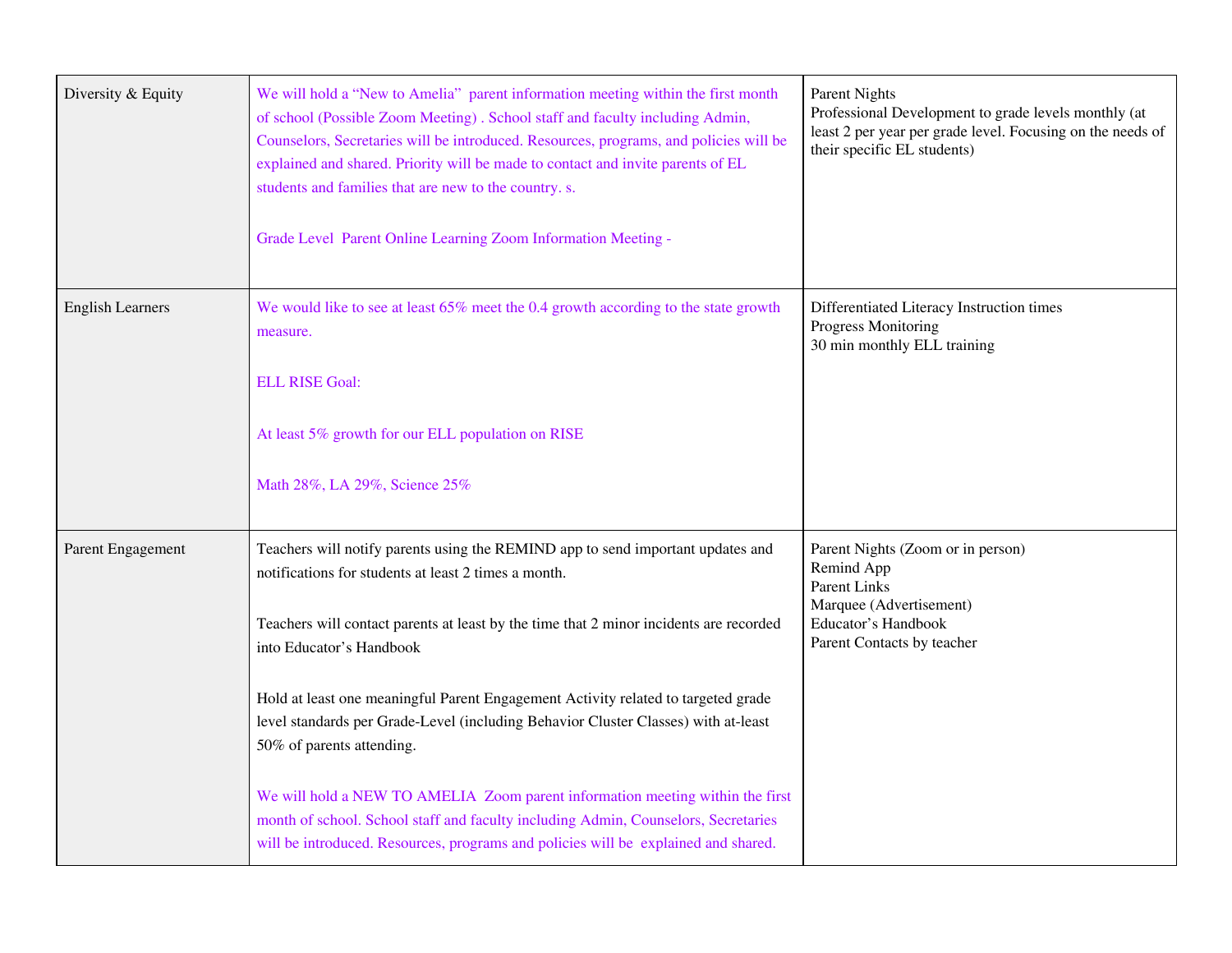| Priority will be made to contact and invite parents of EL students and new to the<br>country families. |  |
|--------------------------------------------------------------------------------------------------------|--|
| Hold Grade Level Online Learning Meetings                                                              |  |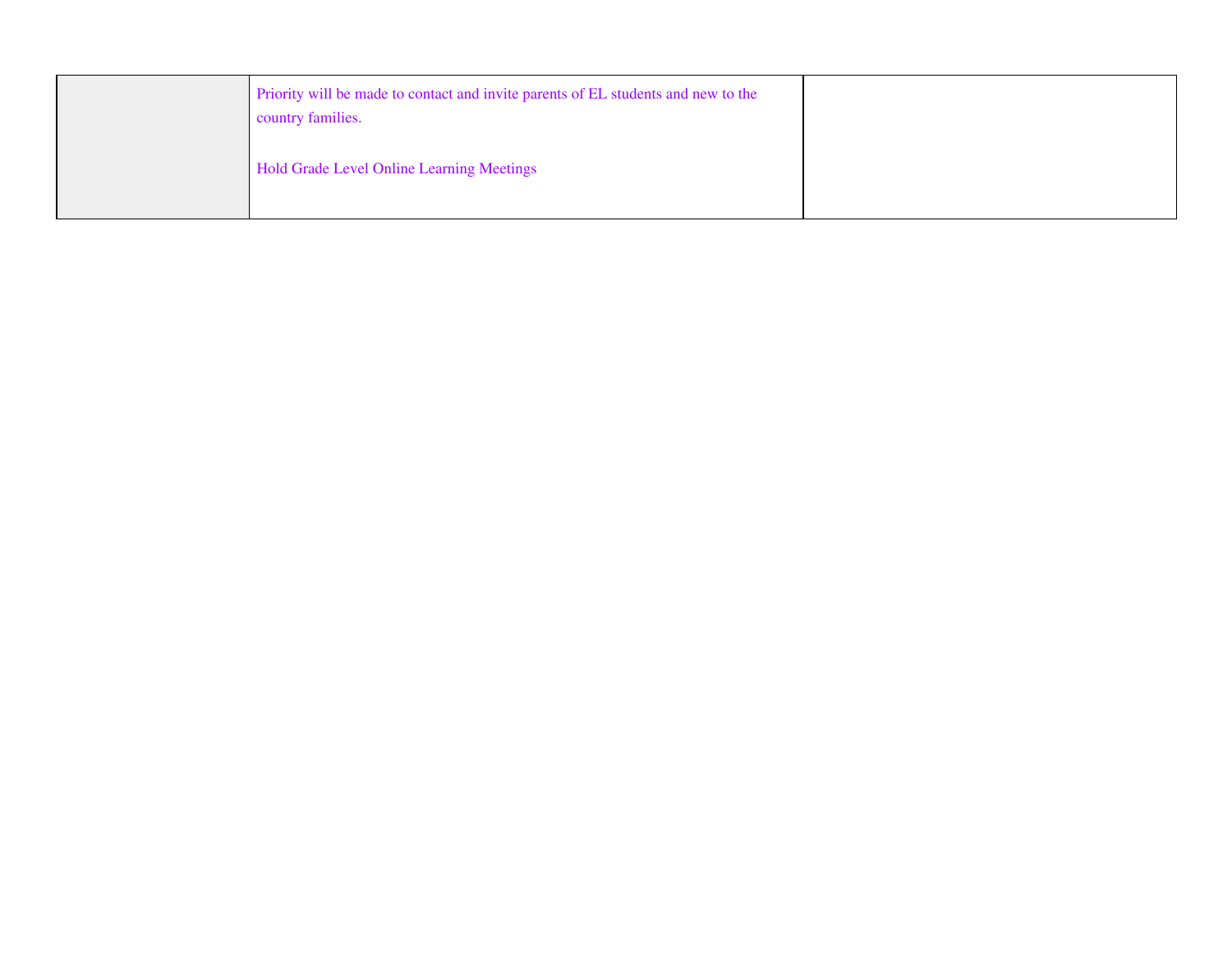## *TITLE I REQUIREMENTS*

Title I Schools, please ensure the following required components are in your school plan:

| <b>Title I Requirements</b>                                                                                                                  | Identify $\&$ summarize the area(s) where this component is addressed in the School Improvement Plan |
|----------------------------------------------------------------------------------------------------------------------------------------------|------------------------------------------------------------------------------------------------------|
| Schoolwide reform strategies                                                                                                                 | Section $1,2,3,4$                                                                                    |
| High quality professional development                                                                                                        | Section 3 measurable goals                                                                           |
| Strategies to increase parental engagement                                                                                                   | Section 2 measurable goals                                                                           |
| Measures to include teachers in decisions regarding the<br>use of academic assessments                                                       | Section 3                                                                                            |
| Activities to ensure that students who experience difficulty<br>attaining proficiency receive effective and timely<br>additional assistance. | Section 3                                                                                            |
| Coordination and integration of Federal, State, and local<br>services and programs                                                           | Section 1                                                                                            |

Components addressed in TI District plan: Instruction by HQ teachers, Strategies to attract HQ teachers to high-needs schools, Preschool transition

## *TITLE III (EL) REQUIREMENTS*

All Schools, please ensure the following required components are in your school plan, specific to English Language Learners, make text purple in plan for EL

| <b>Title III Requirements</b>                                                   | Identify $\&$ summarize the area(s) where this component is addressed in the School Improvement Plan |
|---------------------------------------------------------------------------------|------------------------------------------------------------------------------------------------------|
| High quality professional development                                           | Section 3 and 4                                                                                      |
| Strategies to increase parental engagement                                      | Section 2                                                                                            |
| Student growth goals in English Language Development<br>(ACCESS)                | Section 3                                                                                            |
| Student growth goal (Core Instruction)                                          | Section 3                                                                                            |
| Other based on school needs assessment (graduation,<br>parent engagement, etc.) | Section 3                                                                                            |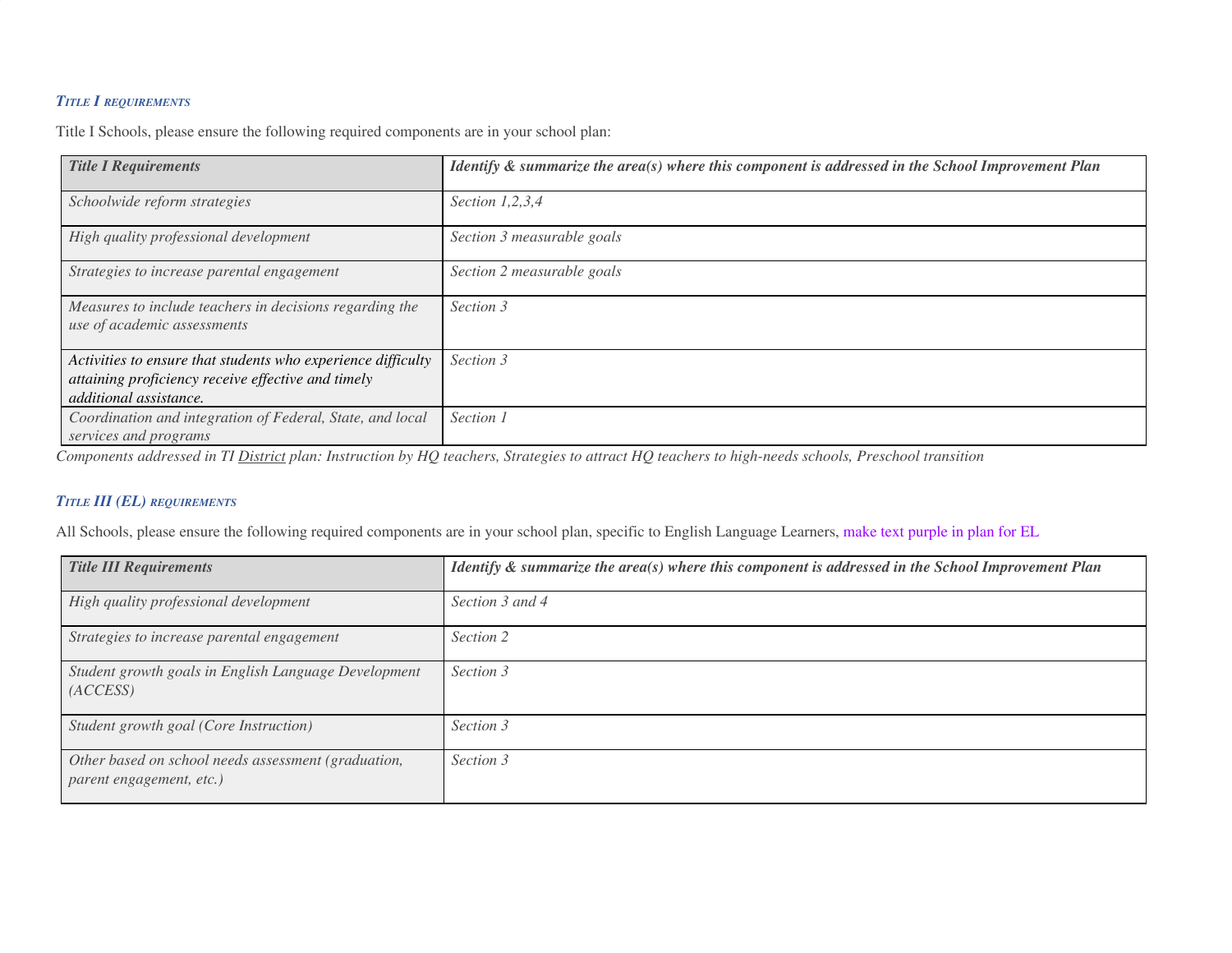# **1. ACTIVE LEARNER (SELF-EFFICACY)**

**STUDENT FACTORS – PHASE 1**

### **DEFINITION**

Students who believe they can learn will be motivated to master the learning targets and persistently be able to use the success criteria to measure success.





- Students will demonstrate grit/perseverance/a growth mindset in their learning.
- Students demonstrate a belief that, with work, they can learn difficult concepts and skills.
- Students will know learning targets and success criteria and will seek feedback as they assess themselves in their learning.

| Measurable goal        | <b>Summary of Need</b> | <b>Root Cause(s)</b>     | <b>Action Steps</b>    | <b>Timeline for each</b> | Person(s) responsible | <b>Estimated funds</b> |
|------------------------|------------------------|--------------------------|------------------------|--------------------------|-----------------------|------------------------|
|                        | supported with data    |                          | <b>Necessary</b>       | action step              |                       | needed/why/accoun      |
|                        |                        |                          |                        |                          |                       |                        |
|                        |                        |                          |                        |                          |                       |                        |
| 95% or higher of       | This type of data has  | Lack of data to          | Give assessment in the | Data Analysis (Sept/     | Admin Team            | Intervention aides     |
| students will take the | been tougher to        | identify all students of | month of September     | January)                 |                       | $($111,324)$ obviously |
| SEL to get baseline    | measure. This          | need and measure         | to all students. Do    |                          | Teachers              | have a focus on our    |
| measures of student    | assessment will give   | growth.                  | mid-year assessment    | <b>SEP Conferences</b>   | Students              | academic goals         |
| grit, perseverance, as | us some baseline data  |                          | in January, and end of |                          |                       | below, but also will   |
| well as other          | to use to measure      |                          | year assessment in     |                          |                       | impact student's grit  |
| social-emotional       | future growth and to   |                          | May to look at growth  |                          |                       | and perseverance as    |
| factors.               | identify at-risk       |                          | (particularly among    |                          |                       | they help them make    |
|                        | students.              |                          | students of most       |                          |                       | growth.                |
| Identify 5% of         |                        |                          | concern).              |                          |                       |                        |
| students most at-risk  |                        |                          |                        |                          |                       |                        |
| according to the SEL,  |                        |                          |                        |                          |                       | \$\$-(Account Code)    |
| and address next steps |                        |                          |                        |                          |                       |                        |
|                        |                        |                          |                        |                          |                       | \$111,324 (7501)       |
|                        |                        |                          |                        |                          |                       |                        |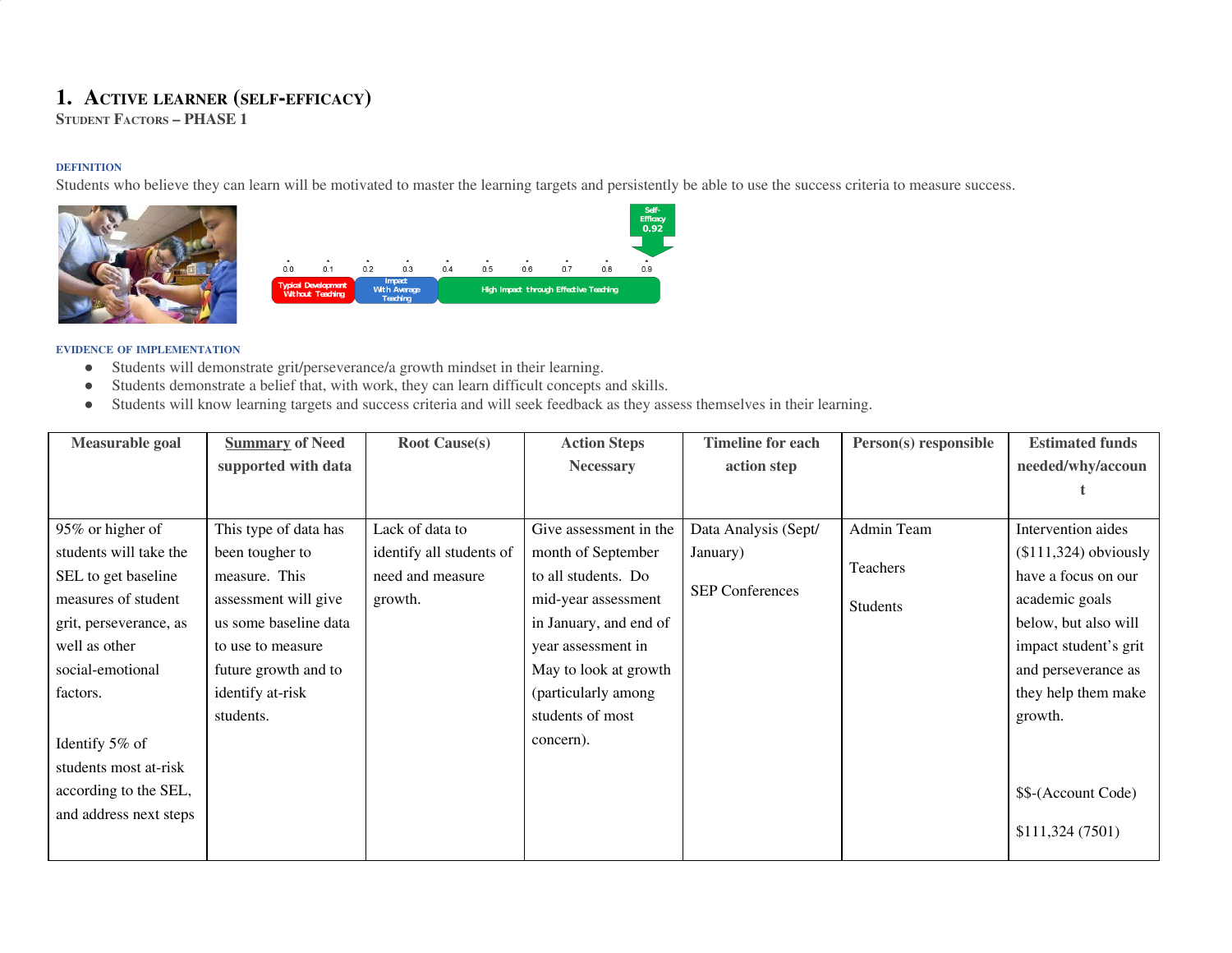| for each in at-risk |  |  | \$14,645(0060)  |
|---------------------|--|--|-----------------|
| meetings.           |  |  |                 |
|                     |  |  | \$15,181(5805)  |
|                     |  |  | \$18,855(5640)  |
|                     |  |  | \$61,980 (5422) |
|                     |  |  | \$18,700 (5678) |
|                     |  |  | \$44,132(5231)  |
|                     |  |  |                 |
|                     |  |  |                 |
|                     |  |  |                 |
|                     |  |  |                 |
|                     |  |  |                 |
|                     |  |  |                 |
|                     |  |  |                 |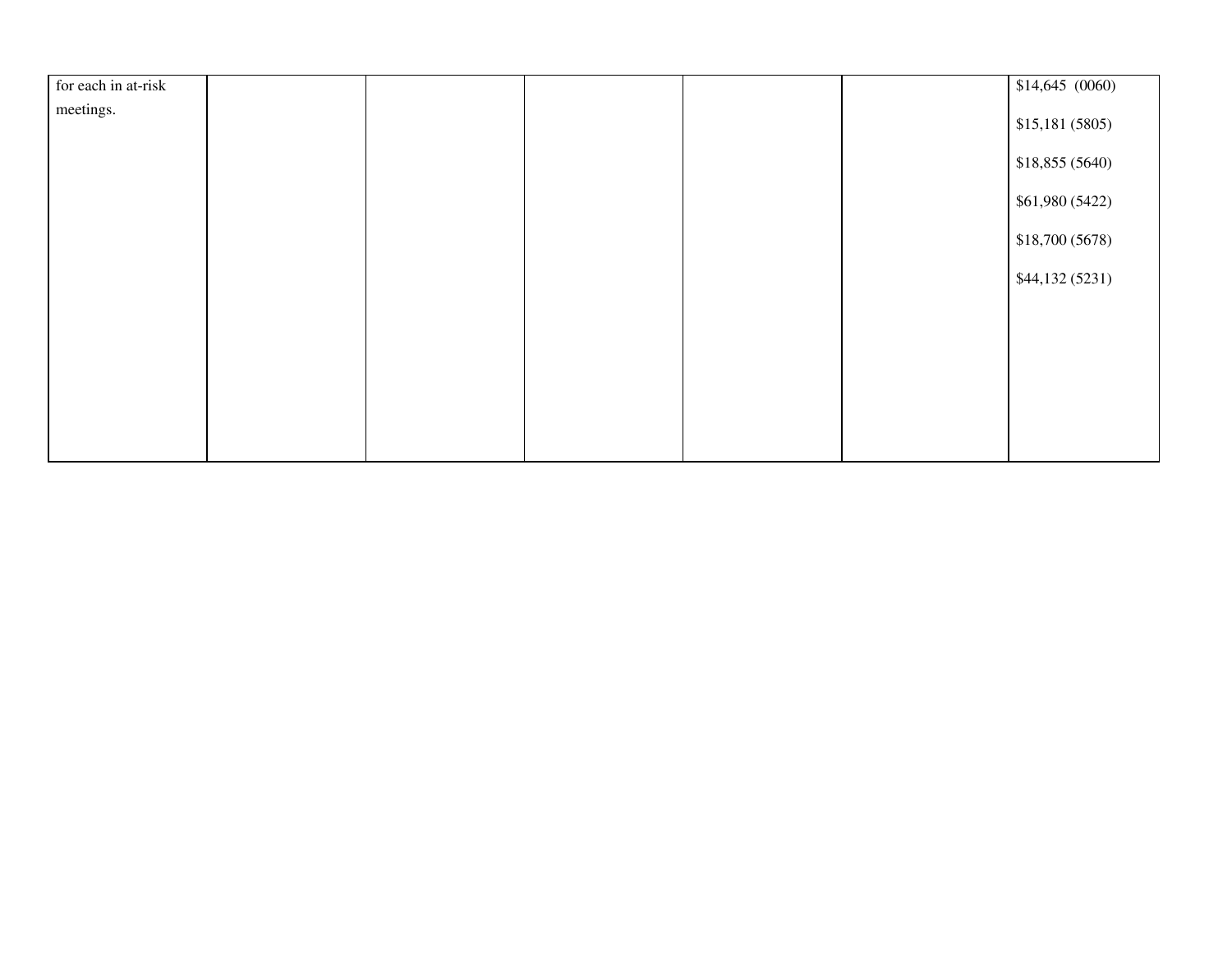# **2. ACTIVE PARENT ENGAGEMENT**

**HOME FACTORS – PHASE 1**

## **DEFINITION**

Parents actively engaged in their child's learning at school and at home.





- Parents create a home environment that promotes and supports education.
- Parents have high expectations for their child's learning.
- Parents regularly participate in school activities and communicate with school staff members, particularly when they are concerned about their child's learning.

| Measurable goal            | <b>Summary of Need</b> | <b>Root Cause(s)</b>  | <b>Action Steps</b>    | <b>Timeline for each</b> | Person(s) responsible | <b>Estimated funds</b> |
|----------------------------|------------------------|-----------------------|------------------------|--------------------------|-----------------------|------------------------|
|                            | supported with data    |                       | <b>Necessary</b>       | action step              |                       | needed/why/account     |
|                            |                        |                       |                        |                          |                       |                        |
| Teachers will notify       | Parent survey          | Parents are concerned | Make sure all teachers | August                   |                       | Panorama and Remind    |
| parents using the          | showing there still is | with infrequent       | have uploaded parent   |                          |                       | are free resources.    |
| REMIND app to send         | a need to improve      | updates on their      | info into the Remind   |                          |                       |                        |
| important updates and      | communication.         | children throughout   | App.                   |                          |                       |                        |
| notifications for students |                        | the year.             |                        |                          |                       |                        |
| at least 2 times a month.  |                        |                       |                        | On-going                 |                       |                        |
|                            |                        |                       | contact parents about  |                          |                       |                        |
|                            |                        |                       | behavioral concerns.   |                          |                       |                        |
|                            |                        |                       |                        |                          |                       |                        |
| parents at least by the    |                        |                       |                        |                          |                       |                        |
| time that 2 minor          |                        |                       |                        |                          |                       |                        |
| incidents are recorded     |                        |                       |                        |                          |                       |                        |
| into Educator's            |                        |                       |                        |                          |                       |                        |
| Handbook                   |                        |                       |                        |                          |                       |                        |
|                            |                        |                       |                        |                          |                       |                        |
| Teachers will contact      |                        |                       | Send Remind apps and   |                          |                       |                        |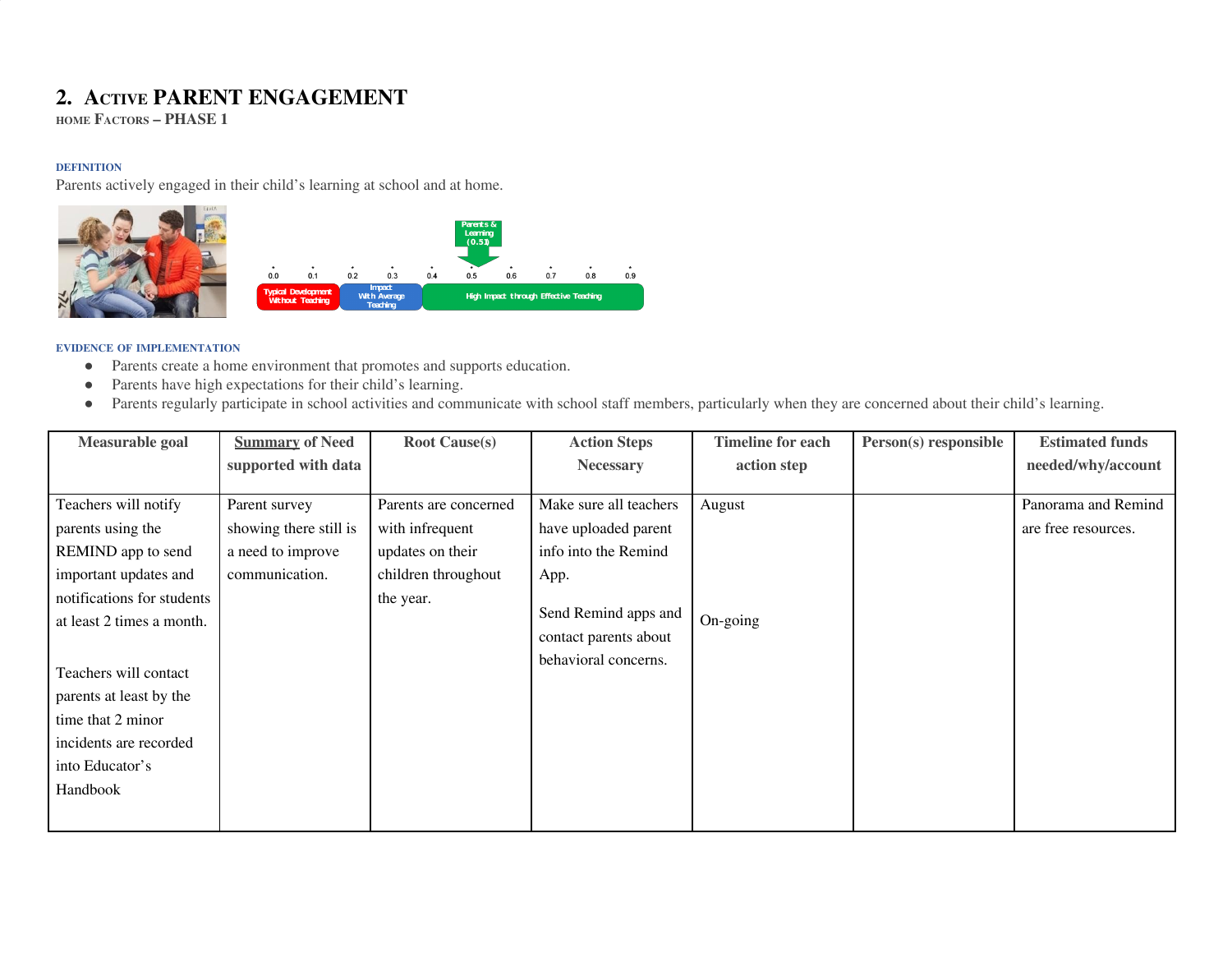| Hold at least one<br>meaningful Parent<br><b>Engagement Activity</b>                                                                                                                                                                                                                                                                                                                                                                                             | Parent activities have<br>been held, however<br>some have been less                                                                                                                                     | Lack of planning and<br>evaluating data to<br>drive needs of parent                                                                                | -Grade Level Parent<br>activities based on<br>Data before February                                                                                                           | -September - February               | Grade level and<br>Admin | 7502 \$2,400 for grade<br>level parent<br>engagement                                                                                                                                                                                                                                       |
|------------------------------------------------------------------------------------------------------------------------------------------------------------------------------------------------------------------------------------------------------------------------------------------------------------------------------------------------------------------------------------------------------------------------------------------------------------------|---------------------------------------------------------------------------------------------------------------------------------------------------------------------------------------------------------|----------------------------------------------------------------------------------------------------------------------------------------------------|------------------------------------------------------------------------------------------------------------------------------------------------------------------------------|-------------------------------------|--------------------------|--------------------------------------------------------------------------------------------------------------------------------------------------------------------------------------------------------------------------------------------------------------------------------------------|
| related to targeted grade<br>level standards per<br>Grade-Level (including<br><b>Behavior Cluster</b><br>Classes) with at-least<br>50% of parents<br>attending.                                                                                                                                                                                                                                                                                                  | data driven towards<br>student needs.                                                                                                                                                                   | engagement nights                                                                                                                                  | -We have identified 3<br>school-wide needs<br>(teacher input and<br>at-risk meeting data) -<br>1. Math fact night. 2.<br>Parenting class 3.<br>Read with a child             | September, Winter<br>months         |                          | 7502 \$400 for math<br>and \$400 for new to<br>school parent nights<br>7502 \$800 for read<br>with a child day<br>activity family take<br>home books                                                                                                                                       |
| We will hold a NEW<br><b>TO AMELIA parent</b><br>information meeting<br>within the first month<br>of school. School staff<br>and faculty including<br>Admin, Counselors,<br>Secretaries will be<br>introduced. Resources,<br>programs and policies<br>will be explained and<br>shared. Priority will be<br>made to contact and<br>invite parents of EL<br>students and new to the<br>country families. We<br>will also have the Provo<br>Library join us to sign | Parents, especially<br>new to the school,<br>don't understand all<br>the school wide<br>resources and<br>supports. Often<br>parents learn of them<br>at Parent Teacher<br>conferences or not at<br>all. | Parents don't know<br>what they don't know<br>and we would like to<br>be proactive in<br>addressing those needs<br>early on in the school<br>year. | <b>Inform parents at Back</b><br>to School night<br><b>Make announcements</b><br>in english/spanish<br>Make phone calls in<br>spanish.<br>Send parent links for<br>zoom home | August 17th Back to<br>School night | <b>Admin Team</b>        | 7612 - \$500 for<br><b>Translators</b><br>7502 \$492 for online<br>scheduler<br>7501 Para who is<br>assigned to work with<br>spanish speaking<br>parents as a translator<br>(praise and behavioral<br>concerns, and<br>questions) (cost built<br>into budgeted hours)<br>Art Integration - |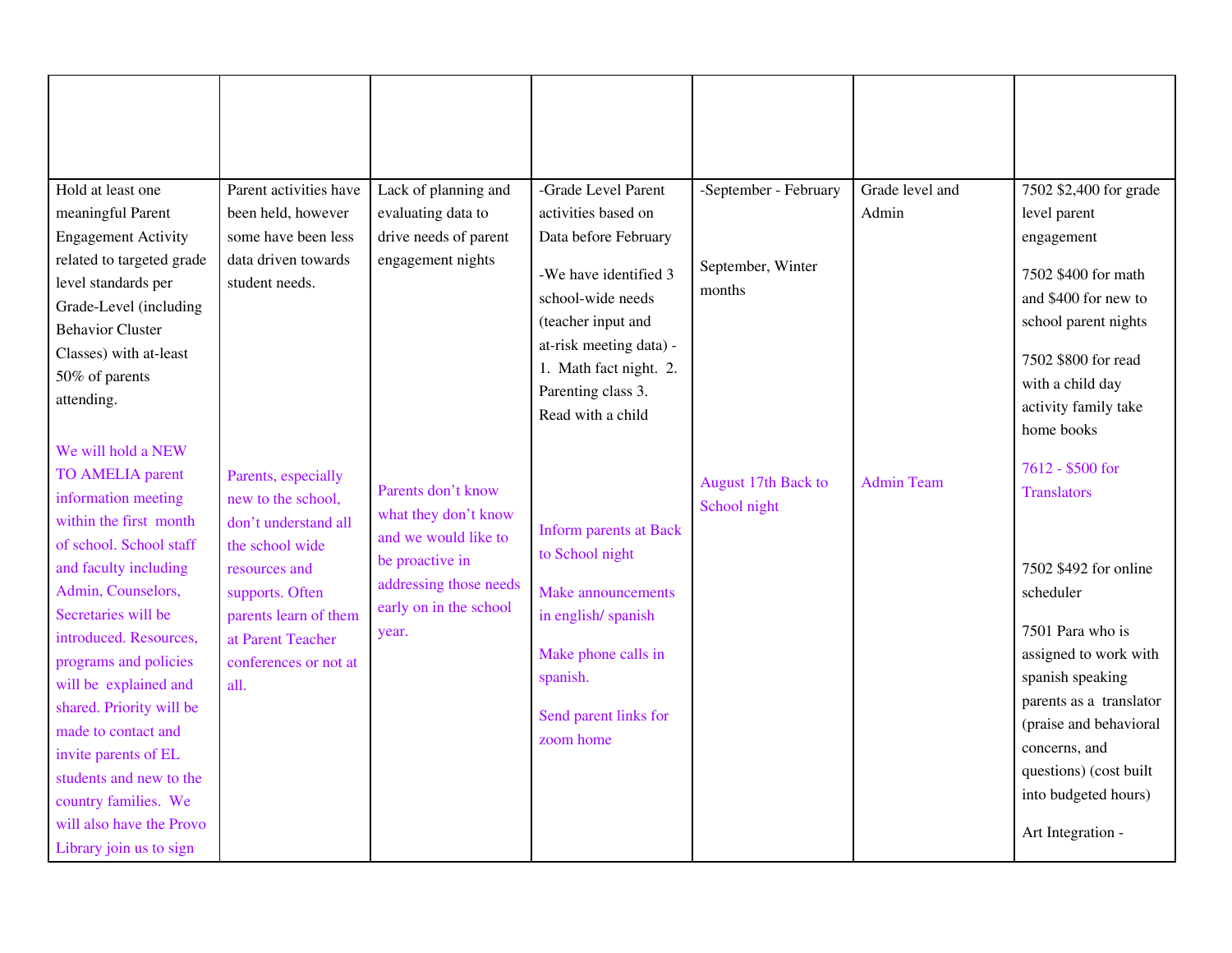| parents up for library  |  |  | 5% of Art teacher and  |
|-------------------------|--|--|------------------------|
| cards and help them use |  |  | cost of Art supplies - |
| the online resources.   |  |  | \$3,100 $(7501$ and    |
|                         |  |  | \$3500 (7503)          |
|                         |  |  |                        |

POSSIBLE HELP//IDENTIFY TYPE OF GOALS -- TYPE 1: PARENTING; TYPE 2: COMMUNICATING: TYPE 3: VOLUNTEERING; TYPE 4 LEARNING AT HOME; TYPE 5 DECISION MAKING; TYPE 6:

COLLABORATING WITH COMMUNITY

**\*\*ELL - IDENTIFY SPECIFIC STRATEGIES FOR PARENTS OF ENGLISH LANGUAGE LEARNERS**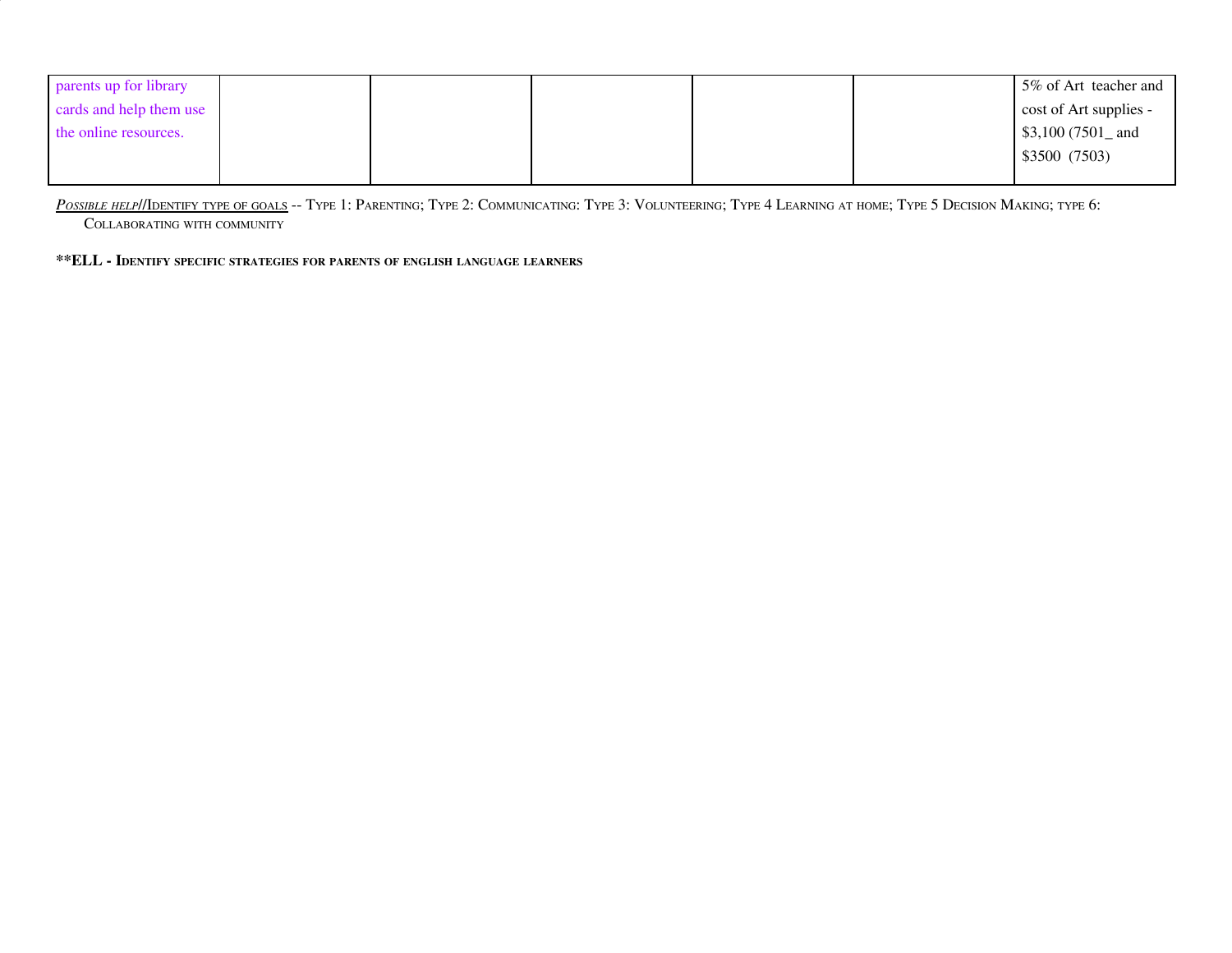## **3. INSTRUCTIONAL LEADERSHIP**

**SCHOOL FACTORS – PHASE 1**

## **DEFINITION**

Administrators focus on teaching and learning—especially measurable student progress—to help ensure student and teacher success.





- Administrators make instructional decisions based on student achievement data.
- Administrators demonstrate strong pedagogical skills and knowledge.
- Administrators focus their schools on student learning by measuring learning, providing coaching and clinical supervision, and communicating goals and progress.

| <b>Measurable goal</b> | <b>Summary of Need</b>  | <b>Root Cause(s)</b>  | <b>Action Steps</b>    | <b>Timeline for each</b> | Person(s) responsible  | <b>Estimated funds</b>   |
|------------------------|-------------------------|-----------------------|------------------------|--------------------------|------------------------|--------------------------|
|                        | supported with data     |                       | <b>Necessary</b>       | action step              |                        | needed/why/account       |
|                        |                         |                       |                        |                          |                        |                          |
| $80\%$ or more of K-6  | Last year $73\%$ of K-6 | We made 3% growth     | -In Data analysis and  | Starting in October      | Admin and Teachers.    | \$111,324 for            |
| students will have     | students had typical or | from the year before, | on-going Progress      | and on-going             |                        | instructional assistants |
| typical or better      | better progress         | and hope to continue  | Monitoring identify    |                          | Aides to help with     | (7501)                   |
| progress on Pathways   |                         | to improve on that.   | students not making    |                          | specific interventions |                          |
| of Progress in         | POP Summary:            | We still need to do   | typical progress       |                          | that help growth.      | $$3,500$ for subs for    |
| <b>DIBELS</b>          |                         | better at addressing  |                        |                          |                        | data analysis (7504)     |
|                        | $K$ 71%                 | students who are not  | - Mini-Data analysis   |                          |                        |                          |
|                        | . 74%                   | making progress along | every 6 weeks to look  |                          |                        | \$1,500 for supplies for |
| Increase the number of |                         | the way through our 6 | at each student        |                          |                        | interventions (7503)     |
| students who are       | 276%                    |                       | individually to ensure |                          |                        |                          |
| proficient on EOY      |                         | week reviews of       | that they are on the   |                          |                        | \$4,600 for non-fiction  |
| DIBELS to $75\%$       | 374%                    | progress monitoring   | correct trajectory to  |                          |                        | reading material from    |
|                        |                         | data                  |                        |                          |                        | Scholastic (7503)        |
| Increase the           | 469%                    |                       | make typical or higher |                          |                        |                          |
| percentage of 3rd      |                         |                       | progress including     |                          |                        |                          |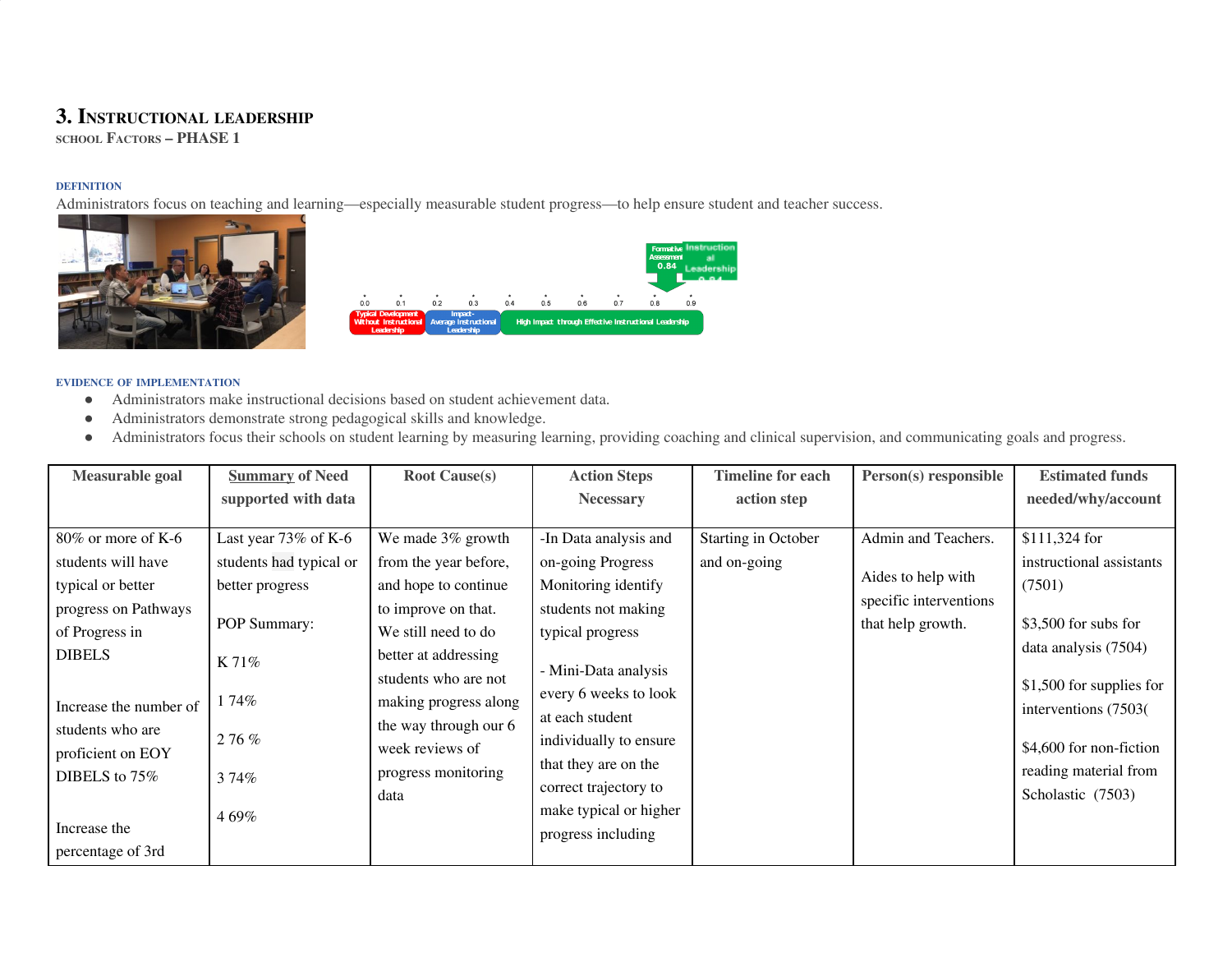| Graders moving out of      | 5 74%                   |                         | students with IEPs and   |                |                 | \$426 (7503) for ESGI          |
|----------------------------|-------------------------|-------------------------|--------------------------|----------------|-----------------|--------------------------------|
| <b>WELL BELOW</b>          |                         |                         | LEP needs.               |                |                 | - Kindergarten                 |
| <b>BENCHMARK</b> from      | 673%                    |                         |                          |                |                 | assessment and data            |
| 19% of students            |                         |                         | -Identifying EL          |                |                 | collection.                    |
| moving to 40% of           |                         |                         | student needs as part    |                |                 |                                |
| students.                  | 3rd Grade 3 year        |                         | of and in addition to    |                |                 |                                |
|                            | Dibels Longitudinal     |                         | intervention needs.      |                |                 | 7503 PPE materials             |
|                            | Data                    |                         | - Scholastic Magazine    |                |                 | for MTSS                       |
|                            | $16 - 17 = 44\%$        |                         | provide highly           |                |                 | interventions                  |
|                            |                         |                         | engaging content that    |                |                 |                                |
|                            | '17 - '18 = $22\%$      |                         | provides current         |                |                 |                                |
|                            |                         |                         | events for Non-fiction   |                |                 | 7612 - \$6,983 for EL          |
|                            | '18 - '19 = $19\%$      |                         | close reading. This is a |                |                 | <b>Instructional Assistant</b> |
|                            |                         |                         | tool to use our          |                |                 |                                |
|                            |                         |                         | school-wide vertical     |                |                 |                                |
|                            |                         |                         | alignment close          |                |                 |                                |
|                            |                         |                         | reading strategies and   |                |                 |                                |
|                            |                         |                         | skills. Teachers were    |                |                 |                                |
|                            |                         |                         | surveyed and strongly    |                |                 |                                |
|                            |                         |                         | requested these          |                |                 |                                |
|                            |                         |                         | materials to             |                |                 |                                |
|                            |                         |                         | supplement their         |                |                 |                                |
|                            |                         |                         | Wonders materials.       |                |                 |                                |
| 95% or more of 2-6         | Increase in SAGE        | Lack of on-going        | 3 required Into Math     | Aug/Sept, Jan, | Teachers, Admin | \$\$-(Account Code)            |
| students will be on end    | Math, but still need to | monitoring of math      | Adaptive assessments     | April/May      |                 |                                |
| of year grade level        | be higher.              | progress.               | to evaluate student      |                |                 | Requesting                     |
| expectation based on       | Recognition of          |                         | growth and intervene     |                |                 |                                |
| quantile scores from       | correlation between     | Improvement in the      | on students not          |                |                 | \$111,324 (7501)               |
| the Into Math              | <b>SAGE Math scores</b> | use of dialogic math    | growing.                 |                |                 |                                |
| <b>Adaptive Assessment</b> | and STAR Math           | instruction (.82 effect |                          |                |                 |                                |
|                            | (accounting for .5)     | size) and direct        | PD that deepens          |                |                 |                                |
|                            | grade inflation)        | instruction in a Tier 1 | teacher understanding    |                |                 | \$14,645(0060)                 |
|                            |                         | setting.                | of Into Math             |                |                 |                                |
|                            |                         |                         |                          |                |                 |                                |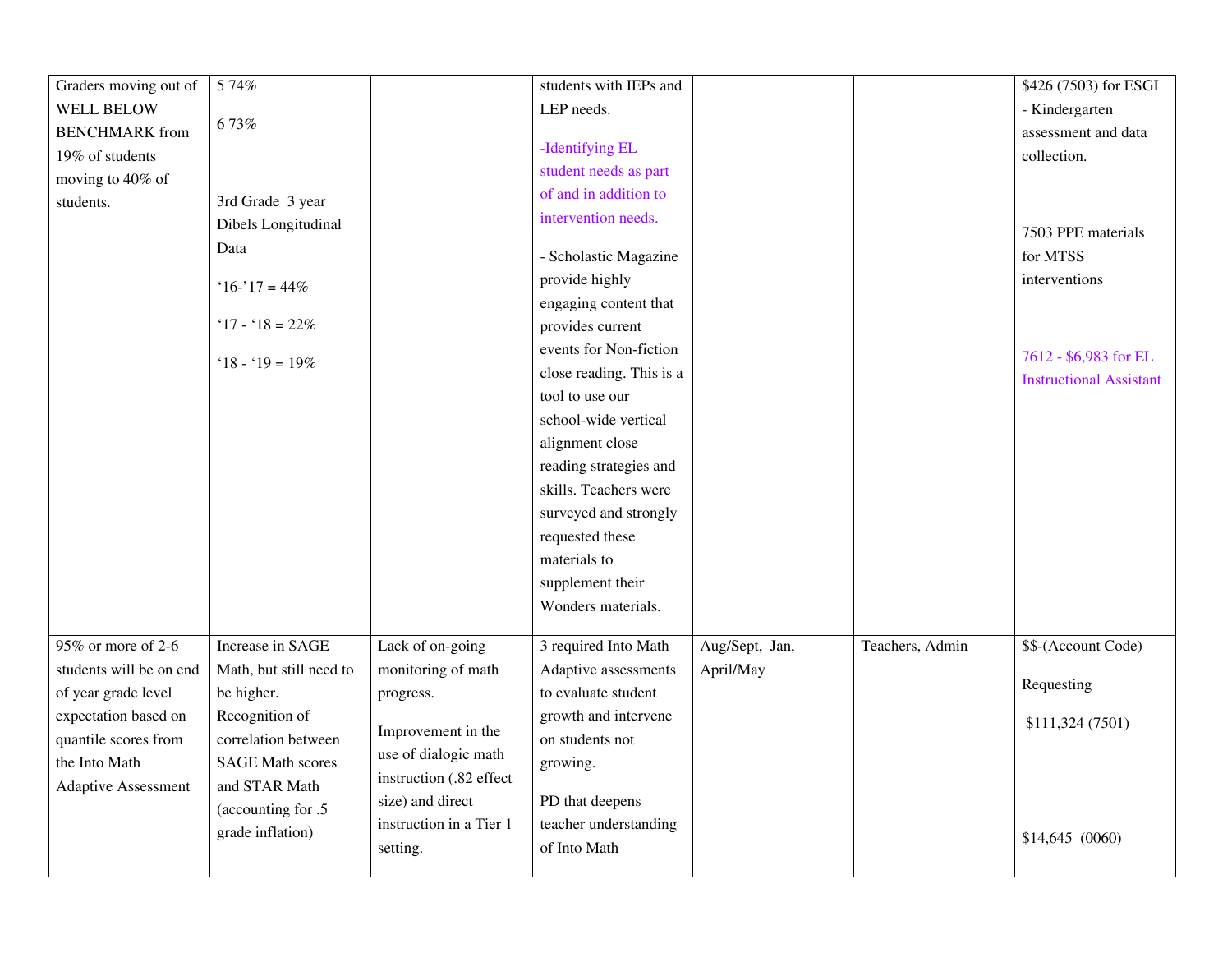| <b>OR</b>             |                       |                         | curriculum as well as   | TLC Focus on math       | Admin. teachers    | \$15,181 (5805)                |
|-----------------------|-----------------------|-------------------------|-------------------------|-------------------------|--------------------|--------------------------------|
|                       |                       |                         | dialogic instruction    | for monthly learning    |                    |                                |
|                       | 3rd 48%               |                         | and direct instruction  | walks and reflections.  |                    | \$18,855 (5640)                |
| Make the quantile     |                       |                         |                         |                         |                    |                                |
| equivalent of 1.0 or  | 4th 42%               |                         | More effective use of   |                         |                    | \$61,980 (5422)                |
| more grade level      |                       |                         | PLC time to review,     |                         |                    |                                |
|                       | 5th 54%               |                         | reflect on, and use     |                         |                    | \$18,700 (5678)                |
| <b>AND</b>            | 6th 45%               |                         | math data at Tier 1     |                         |                    | \$44,132 (5231)                |
|                       |                       |                         | and Tier 2 levels.      |                         |                    |                                |
| Increase 3% on RISE   |                       |                         |                         |                         |                    |                                |
| Math Assessment.      |                       |                         | -SIOP strategies as     |                         |                    |                                |
|                       |                       |                         | part of classroom       | In September data       |                    | Technology \$1500 for          |
| (47% to 50%)          |                       |                         | instruction for EL      | analysis meeting,       |                    | Audio, and other Tier          |
|                       |                       |                         | students                | identify EL student     |                    | 1 replacement and              |
|                       |                       |                         |                         | needs as a grade level  |                    | maintenance needs              |
|                       |                       |                         |                         | using WIDA access       |                    |                                |
|                       | <b>ACCESS DATA</b>    | We identified different |                         |                         | Admin, Title 1/III | 7612 - \$13,465 for EL         |
|                       |                       | grades had different    | Help teachers identify  | data.                   | Coordinator, Grade | <b>Instructional Assistant</b> |
|                       | 26 students decreased | needs and deficiencies. | better whole group      | Setup meetings with     | Level teachers     |                                |
| We would like to see  | in proficiency        | Grade levels need       | strategies and          | <b>Grade Levels for</b> |                    |                                |
| at least 65% meet the |                       | more targeted PD for    | interventions that will | Oct/Nov/Dec and for     |                    |                                |
| 0.4 growth according  | 9 stayed the same     | their specific grade    | help target the skills  | Jan/Feb/ Mar/Apr        |                    |                                |
| to the state growth   | 15 grew .1-.3         | level with the          | our EL students need    |                         |                    |                                |
| measure and decrease  |                       |                         | additional support in.  | during                  |                    |                                |
| the number of         | 48 increased .4 or    | emphasis to use the     | We will use the book    |                         |                    |                                |
|                       | more                  | new math curriculum.    | SIOP strategies to help |                         |                    |                                |
| <b>ELL RISE Goal</b>  |                       |                         | increase teacher        |                         |                    | No Funds needed                |
|                       |                       |                         |                         |                         |                    |                                |
|                       |                       |                         | effectiveness.          |                         |                    |                                |
| At least 5 % growth   |                       |                         |                         |                         |                    |                                |
| for our ELL           |                       |                         |                         |                         |                    |                                |
| population on RISE    |                       |                         |                         |                         |                    |                                |
|                       |                       |                         |                         |                         |                    |                                |
| <b>Math 28%</b>       |                       |                         |                         |                         |                    |                                |
|                       |                       |                         |                         |                         |                    |                                |
|                       |                       |                         |                         |                         |                    |                                |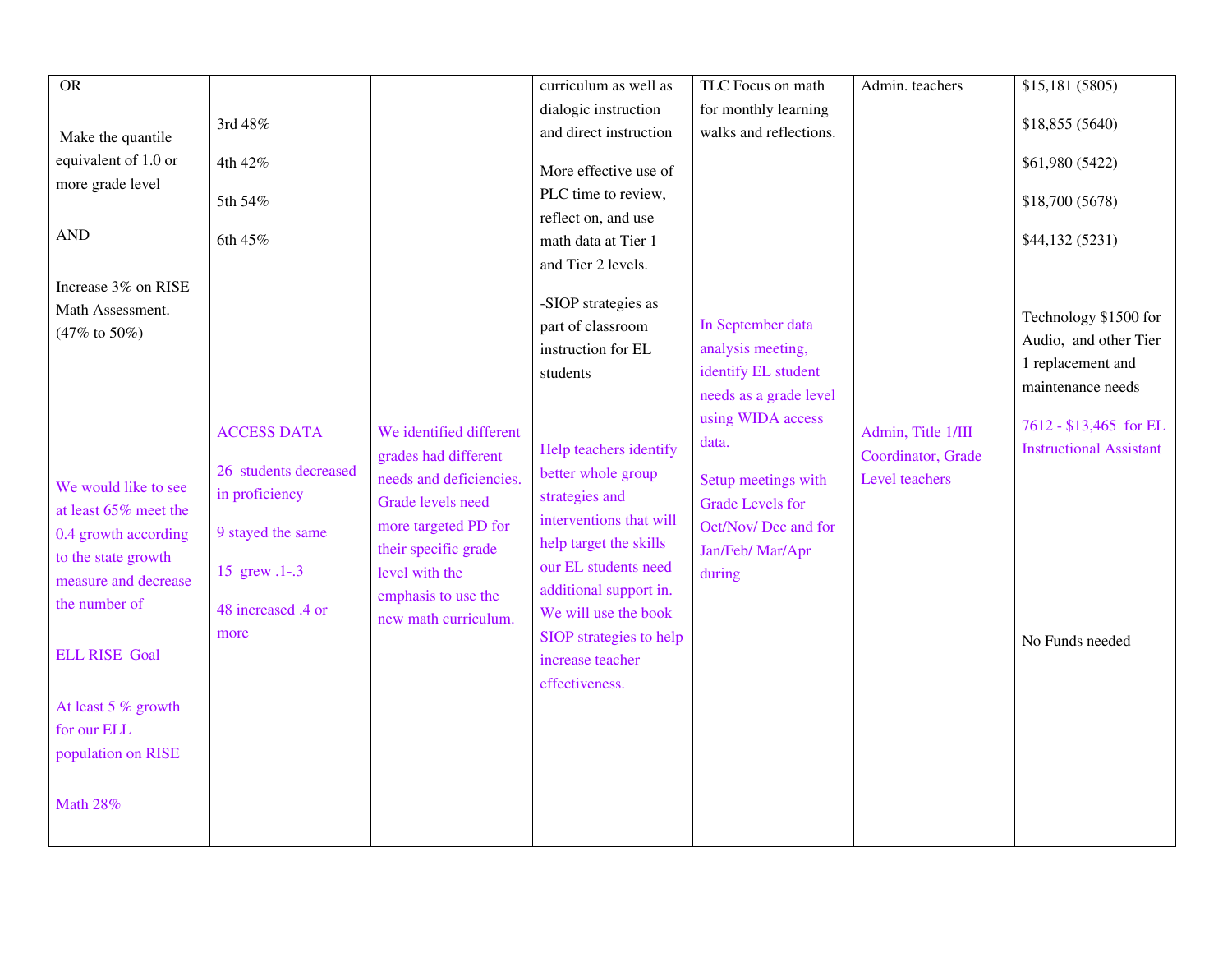| LA 29%<br>Science 25%                                                                                                                   |                                                                                       |                                                                                                                                 |                                                                                                                                                                 |                                                                          |                 |                                                                                                                                                                                                                                                                                      |
|-----------------------------------------------------------------------------------------------------------------------------------------|---------------------------------------------------------------------------------------|---------------------------------------------------------------------------------------------------------------------------------|-----------------------------------------------------------------------------------------------------------------------------------------------------------------|--------------------------------------------------------------------------|-----------------|--------------------------------------------------------------------------------------------------------------------------------------------------------------------------------------------------------------------------------------------------------------------------------------|
| Decrease the number<br>of students who<br>received 3 or more<br>ODR's from 9% to<br>$6\%$<br>Reduce the total<br>number of ODR's<br>15% | 403 total ODR<br>9% of all students<br>were sent at least three<br>times in the year. | Need to get better at<br>being proactive in Tier<br>1 instruction,<br>identifying needs,<br>consistency with<br>behavior plans. | More Proactive<br>approaches through:<br><b>SEL</b><br>Check and connect /<br>Check in check out<br>social worker<br>interventions early<br>Educator's Handbook | Ongoing<br>hired<br>on-going / at-risk<br>meetings<br>Training in August | teachers, admin | \$18,750 (5678)<br>\$1750 - Books from<br>our Earhart Society<br>booklist for daily<br>drawing of<br><b>AVIATOR/RISE</b><br>Praise Notes for<br>students.<br>\$500 - AVIATOR /<br>RISE Praise Notes in<br>triplicate (NCR)<br>Educator's Handbook<br>and SEL on Panorama<br>are free |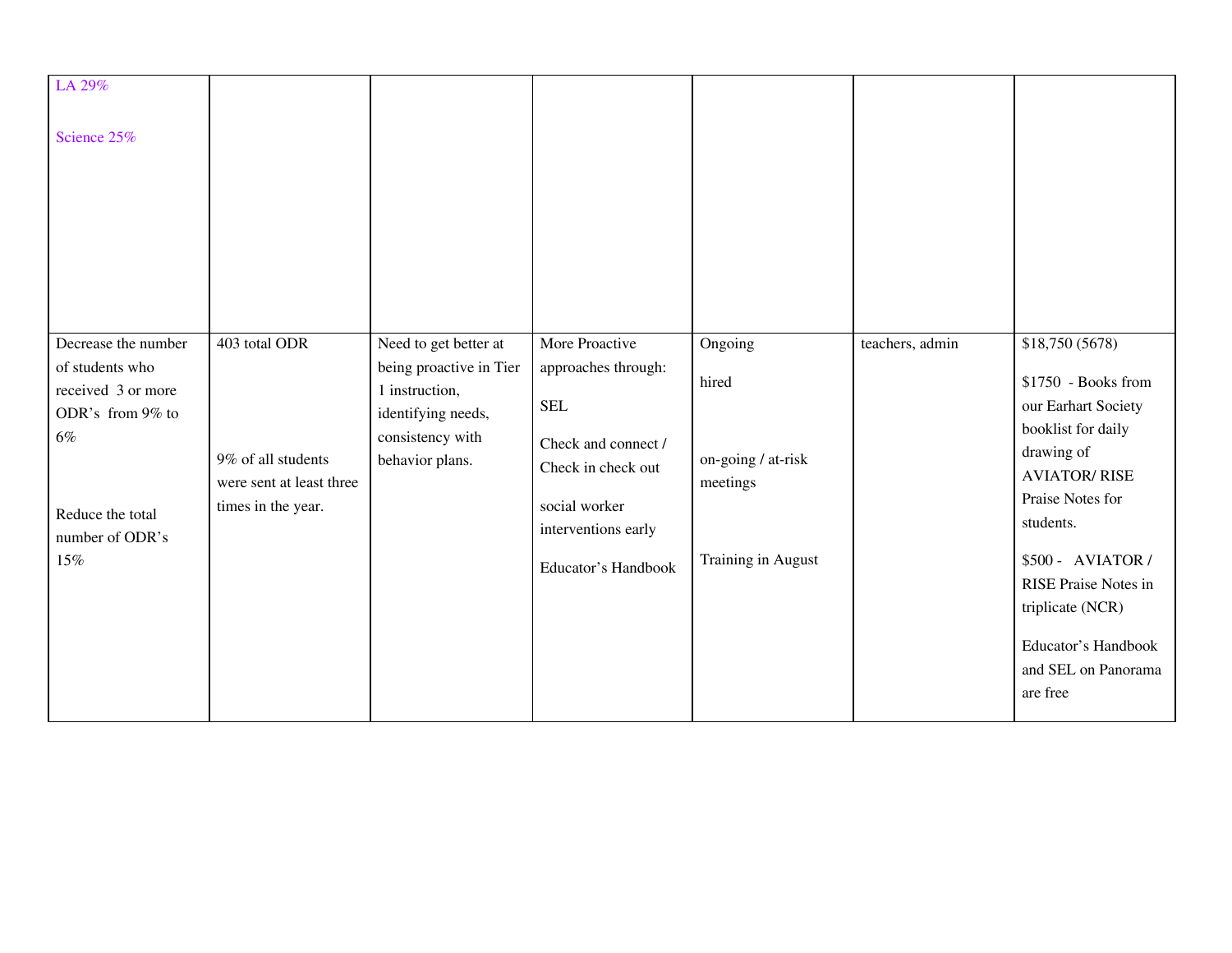# **4. TEACHER CLARITY**

**TEACHER FACTORS – PHASE 1**

## **DEFINITION**

Teacher clarity is the effective use of learning targets, success criteria, performances of understanding, feedback, and formative assessment.





- Teachers post, share, and embed learning targets with success criteria in daily lessons to promote self-regulated learners.
- Teachers assess students and give targeted feedback based on success criteria.
- Teachers elicit and apply student feedback to improve instruction.
- Teachers foster student ownership of learning.

| Measurable goal                                                                                           | <b>Summary of Need</b>                                                                                                                                                                             | <b>Root Cause(s)</b>                                                                                          | <b>Action Steps</b>                                                                                                                 | <b>Timeline for each</b>                                | Person(s) responsible | <b>Estimated funds</b> |
|-----------------------------------------------------------------------------------------------------------|----------------------------------------------------------------------------------------------------------------------------------------------------------------------------------------------------|---------------------------------------------------------------------------------------------------------------|-------------------------------------------------------------------------------------------------------------------------------------|---------------------------------------------------------|-----------------------|------------------------|
|                                                                                                           | supported with data                                                                                                                                                                                |                                                                                                               | <b>Necessary</b>                                                                                                                    | action step                                             |                       | needed/why/account     |
| In math lessons, 80%<br>of students<br>interviewed will be<br>able to articulate the<br>success criteria. | In our recent math<br>reflection and math<br>PD we have reflected<br>on our Success<br>Criteriaand realized<br>that most are on the<br>surface/procedural<br>level. Classroom<br>walkthroughs have | Lack of training and<br>time focused on the<br>use of meaningful and<br>higher level DOK<br>success criteria. | TLC PD focus<br>August PD about Into<br>Math, including an "I<br>Can" Scale that builds<br>in higher levels DOK<br>for each success | June<br>August and each<br>month throughout the<br>year | admin and teachers    | None                   |
|                                                                                                           | shown that students<br>often struggle to<br>articulate the success<br>criteria.                                                                                                                    |                                                                                                               | criteria                                                                                                                            |                                                         |                       |                        |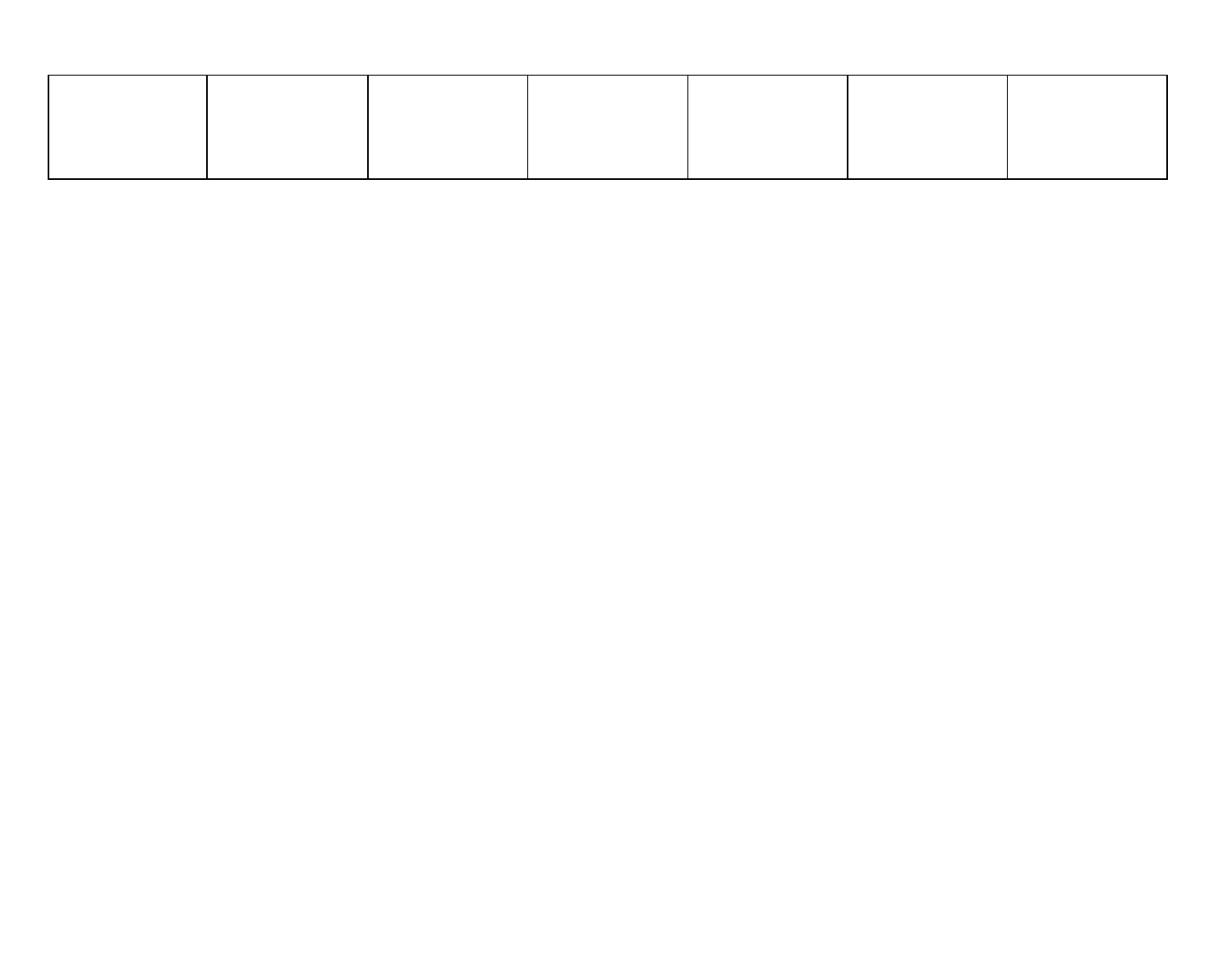# **5. REPEATED READINGS**

**CURRICULUM FACTORS – PHASE 1**

## **DEFINITION**

Repeated readings in curriculum means curricular materials provide beginning readers with short passages of text to reread until a satisfactory level of fluency is achieved.





- Elementary ELA curricular materials include texts for repeated readings and guidance to teachers on their use.
- Elementary ELA curricular materials guide teachers in knowing how and when to use the repeated reading method.
- Supplementary and intervention ELA curricula, for struggling readers, includes repeated reading to build student fluency.

| Measurable goal | <b>Estimated funds</b> | Person(s)   | <b>Timeline for each</b> | <b>Action Steps</b> | <b>Root Cause(s)</b> | <b>Summary of</b> | Measurable goal                   |
|-----------------|------------------------|-------------|--------------------------|---------------------|----------------------|-------------------|-----------------------------------|
|                 | needed/why/acco        | responsible | action step              | <b>Necessary</b>    |                      | Need supported    |                                   |
|                 | unt                    |             |                          |                     |                      | with data         |                                   |
|                 |                        |             |                          |                     |                      |                   |                                   |
|                 |                        |             |                          |                     |                      |                   | No goals set for this school year |
|                 |                        |             |                          |                     |                      |                   |                                   |